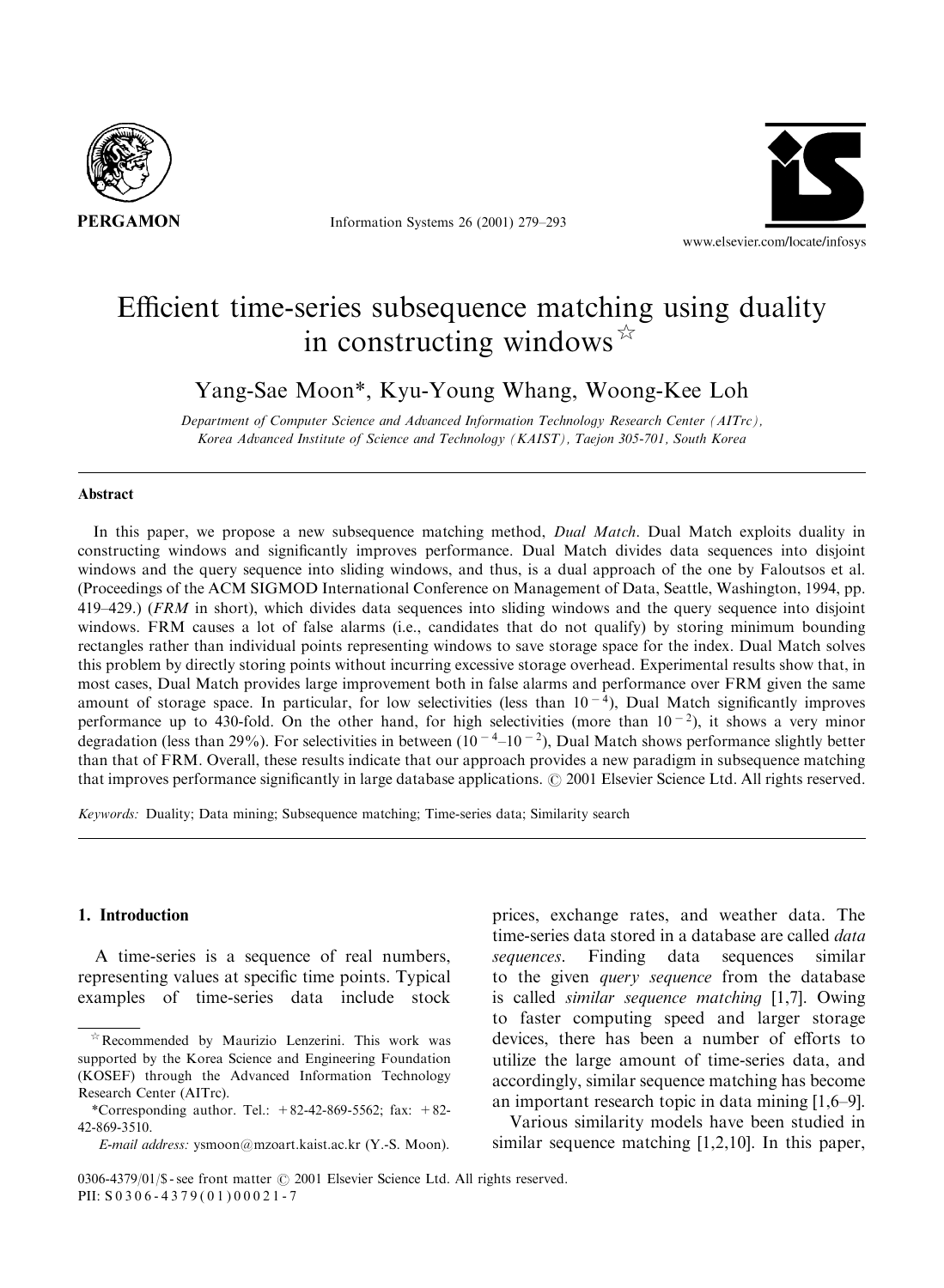we use the similarity model based on the Euclidean distance [1,5,7,11]. In this model, we say that two sequences  $X = \{X[1], ..., X[n]\}$  and  $Y =$  $\{Y[1], ..., Y[n]\}$  of the same length *n* are similar if the Euclidean distance  $D(X, Y)$  $(=\sqrt{\sum_{i=1}^n (X[i] - Y[i])^2})$  is less than or equal to the user specified tolerance  $\varepsilon$  [1]. More specifically, we define that two sequences X and Y are in  $\varepsilon$ *match* if  $D(X, Y)$  is less than or equal to  $\varepsilon$ .

Similar sequence matching can be classified into two categories [7]:

- $\bullet$  Whole matching: Given N data sequences  $S_1, S_2, \ldots, S_N$ , a query sequence Q, and the tolerance  $\varepsilon$ , we find those data sequences that are in  $\varepsilon$ -match with Q. Here, the data and query sequences must have the same length.
- Subsequence matching: Given  $N$  data sequences  $S_1, S_2, ..., S_N$  of varying lengths, a query sequence  $Q$ , and the tolerance  $\varepsilon$ , we find all the sequences  $S_i$ , one or more subsequences of which are in  $\varepsilon$ -match with *O*, and the offsets in  $S_i$  of those subsequences.

Thus, subsequence matching is a generalization of whole matching  $[5-7,10]$ . In this paper, we focus on subsequence matching.

Faloutsos et al. [7] have proposed a novel solution for subsequence matching on query sequences of varying lengths (we simply call this solution  $FRM$  by taking authors' initials). In FRM, they use a *sliding window* of size  $\omega$  starting from every possible offset in the data sequence. Then, they divide a query sequence into *disjoint* windows of size  $\omega$  and retrieve similar subsequences by using those disjoint windows. They transform each sliding window to a point in a lower dimensional space (we call it lower-dimensional transformation) to avoid the high dimensionality problem [4,12] in multidimensional indexes. Since too many points are generated to be stored individually in an index, they construct minimum bounding rectangles (MBRs) that contain multiple points, and then, store those MBRs into a multidimensional index, R\* -tree [3]. For subsequence matching, they first identify, using the index, those MBRs containing information to identify the subsequences, called *candidates*,

that are potentially in  $\varepsilon$ -match with the query sequence. They subsequently refine the result by accessing the database and selecting only those subsequences that are in  $\varepsilon$ -match with the query sequence.

FRM entails many *false alarms* (i.e., candidates that do not qualify) by storing only MBRs rather than individual points, and accordingly, degrades performance. In this paper, we propose a new subsequence matching method, Dual Match (Duality-based subsequence Matching), that reduces false alarms and improves performance significantly. We use the dual approach of FRM in constructing windows (we simply call it *duality*); i.e., we divide data sequences into disjoint windows and a query sequence into sliding windows. By dividing the data sequences into disjoint windows rather than sliding windows, Dual Match reduces the number of points to store drastically, to  $1/\omega$  of that of FRM, and thus, is able to store individual points instead of MBRs in the index. For subsequence matching, it first transforms the sliding windows of the query sequence into points, constructs range queries using these individual points and the user-specified tolerance  $\varepsilon$ , and then searches the index to get the candidates. By storing and searching individual points directly in the index, Dual Match reduces false alarms.

The rest of this paper is organized as follows. Section 2 describes related work. Section 3 explains the motivation of this research. Section 4 proposes Dual Match. Section 5 presents the results of performance evaluation. Section 6 concludes the paper.

# 2. Related work

We summarize in Table 1 the notation to be used throughout the paper. The symbols in Table 1 are self-explanatory and do not need further elaboration.

## 2.1. Whole matching

Agrawal et al. [1] have introduced a solution for whole matching. The outline of the method is as follows. First, each data sequence of length  $n$  is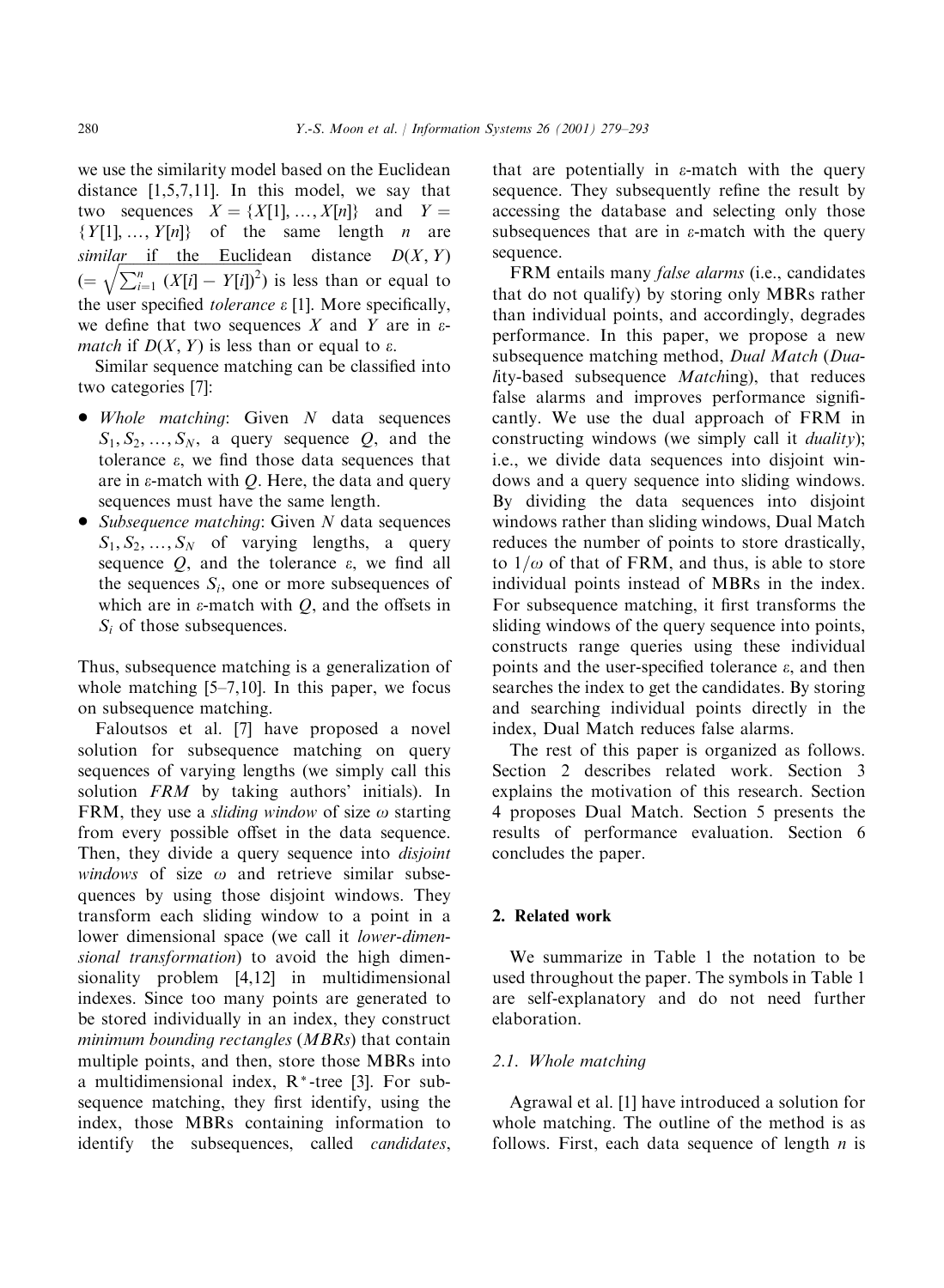| Table 1             |  |
|---------------------|--|
| Summary of notation |  |

| Symbols                | Definitions                                                                        |
|------------------------|------------------------------------------------------------------------------------|
| Len(S)                 | Length of sequence $S$                                                             |
| Total Len              | Sum of lengths of all data sequences                                               |
| S[k]                   | The kth entry of sequence $S(1 \le k \le Len(S))$                                  |
| S[i:i]                 | Subsequence of $S$ , including entries from the <i>i</i> th one to the <i>j</i> th |
|                        | (if $i > j$ , then it means a null sequence of length 0)                           |
| $S[i : k]S[k + 1 : j]$ | $S[i:j]$ divided into two subsequences $S[i:k]$ and $S[k+1:j]$                     |
| $S_i$                  | The <i>i</i> th disjoint window of sequence $S (= S[(i-1)*\omega + 1:i*\omega])$   |

transformed to an  $f \leq n$ -dimensional point by using DFT (discrete fourier transform), and this point is indexed using the  $R^*$ -tree [3]. Next, a query sequence is similarly transformed to an  $f$ dimensional point, and a range query constructed using the point and the tolerance  $\varepsilon$ . Then, a candidate set is constructed by searching the  $R^*$ tree. Lastly, for each candidate sequence obtained, the actual data sequence is accessed from the disk; the distance from the query sequence computed; and the candidate is discarded if it is a false alarm. This last step, which eliminates false alarms, is called the post-processing step [1].

The function used for dimensionality reduction is called the feature extraction function [7]. We have the following Lemma 1 for feature extraction functions.

Lemma 1 (Faloutsos et al. [7]). To guarantee no false dismissals for range queries; the feature extraction function  $F()$  must satisfy the following equation:

$$
D(F(S), F(Q)) \leq D(S, Q). \tag{1}
$$

All orthonormal transforms including DFT, DCT (discrete cosine transform), and most of the Wavelet transforms satisfy Lemma 1 [1]. Recently, Chan and Fu [5] have proposed a similar sequence matching method by using Haar Wavelet transform (we simply call it Wavelet).

## 2.2. Subsequence matching

Faloutsos et al. [7] have proposed the subsequence matching method (FRM) as a generalization of the whole matching method by Agrawal

et al. [1]. We explain FRM for two algorithms: the index building and the subsequence matching algorithms.

In the index buildingalgorithm, FRM divides data sequences into sliding windows. FRM, however, generates almost Total\_Len f-dimensional points corresponding to sliding windows for data sequences, and thus, needs  $f$  times more storage than is required by original data sequences. Moreover, the search performance may become even poorer than that of sequential scanning [7]. To solve this problem, FRM does not store individual points directly into the  $R^*$ tree, but stores only MBRs that contain hundreds or thousands of such points. To construct MBRs, FRM uses heuristics in an attempt to minimize the number of disk accesses for the index. It first transforms a data sequence  $S$  into a trail consisting of  $Len(S) - \omega + 1$  f-dimensional points. Next, it defines the marginal cost of a point using the estimated value (we call it the estimated tolerance  $\varepsilon'$ ) of 0.25<sup>1</sup> as the tolerance  $\varepsilon$ , and divides a trail into sub-trails using the cost [7]. FRM subsequently constructs an MBR for each sub-trail and stores it into the  $R^*$ tree.

In the subsequence matching algorithm, FRM uses the following two Lemmas:

**Lemma 2** (Faloutsos et al. [7]). If two sequences S and Q of the same length are divided into p windows  $s_i$  and  $q_i$   $(1 \leq i \leq p)$ , respectively, then the following

<sup>&</sup>lt;sup>1</sup> FRM has used 0.25 for  $\varepsilon'$ , the estimated tolerance to be given by the user, in the normalized domain space  $[0,1)$  of each axis.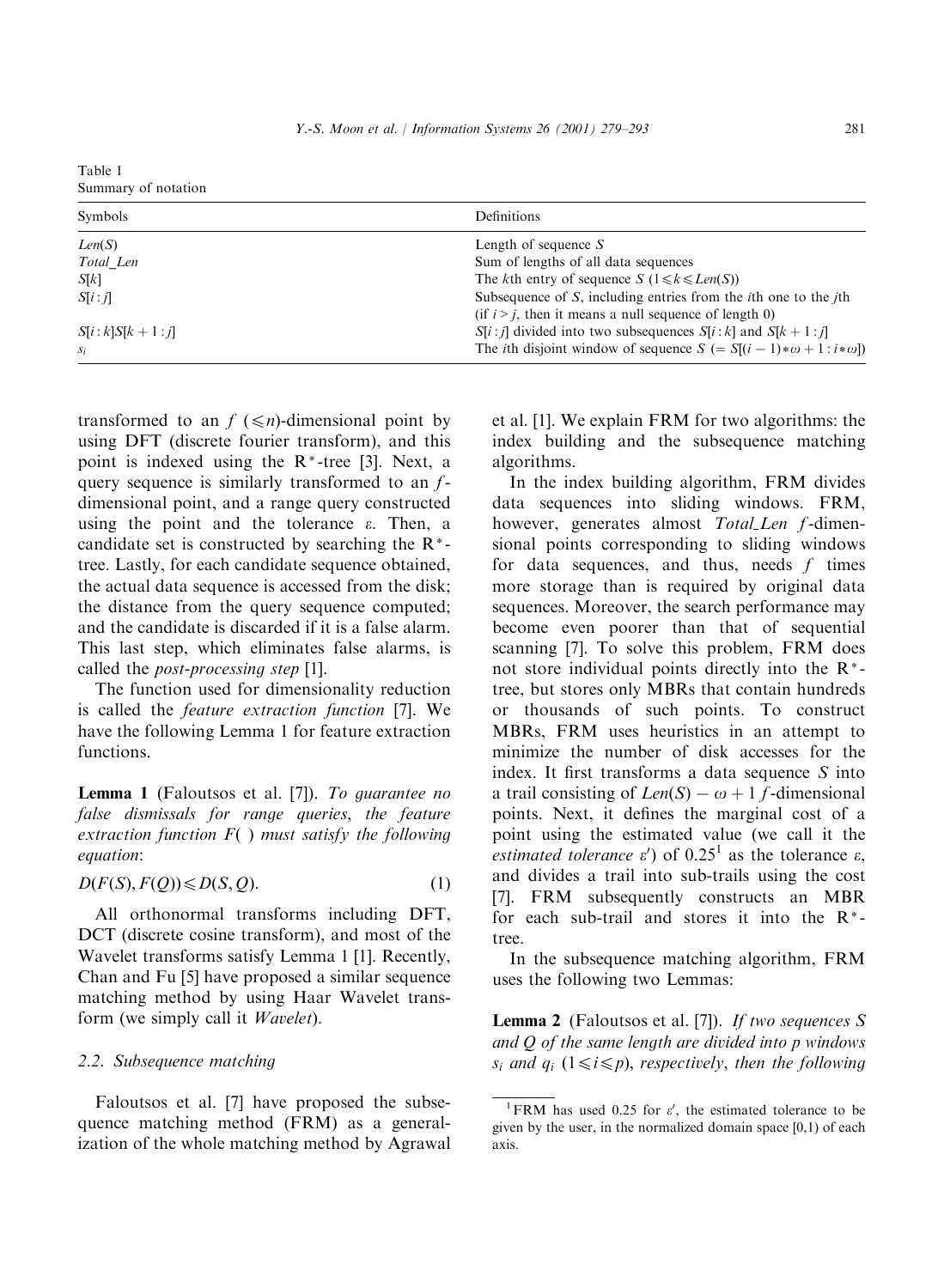equation holds:

$$
D(S, Q) \leq \varepsilon \Rightarrow \bigvee_{i=1}^{p} D(s_i, q_i) \leq \varepsilon / \sqrt{p}.
$$
 (2)

**Lemma 3** (Faloutsos et al. [7]). If  $S[i : j]$  and  $Q[i : j]$ are the subsequences of sequences S and Q, respectively; then the following equation holds:

$$
D(S, Q) \leq \varepsilon \Rightarrow D(S[i:j], Q[i:j]) \leq \varepsilon. \tag{3}
$$

According to Lemmas 2 and 3, FRM divides the query sequence Q into  $p(= | Len(Q)/\omega|)$  disjoint windows, transforms each window to an  $f$ -dimensional point, makes a range query using the point and the tolerance  $\varepsilon/\sqrt{p}$ , and constructs a candidate set by searching the  $R^*$ -tree. Lastly, it performs the post-processing step to eliminate false alarms.

Since Lemmas 2 and 3 are used for long query sequences, there is the tendency that longer windows decrease false alarms, and we call this effect the window size effect. For example, let the window size of the method A be twice as large as that of the method B. Then, by Lemmas 2 or 3, a candidate subsequence of the method A must also be a candidate of the method B. However, the inverse does not hold. Thus, to reduce false alarms, we need to use as large windows as possible. In Section 4.5, we will explain this point in more detail when calculating the maximum window size that can be used for the proposed Dual Match.

#### 3. Motivation of the research

In this section, we explain the motivation of our approach. In similar sequence matching, the more false alarms occur, the more disk accesses and CPU operations for computing the  $Len(Q)$ -dimensional distance are incurred in the post-processing step. Thus, false alarms are the main cause of performance degradation.

We note that storing only MBRs instead of individual points is one of the main reasons for false alarms in FRM. We explain this point using Fig. 1. In Fig. 1,  $P_i$  ( $1 \le i \le 14$ ) represents a point in the 2-dimensional space  $(f = 2)$ to which a sliding window for a data sequence is transformed. The 14  $P_i$ s are contained in an MBR.  $Q_1$  and  $Q_2$  represent the points for disjoint windows of a query sequence. In Fig. 1, since  $Q_1$ and  $Q_2$  are in  $\varepsilon/\sqrt{p}$ -match with the MBR, every  $P_i$ will be in the candidate set. In fact, however, no  $P_i$ is in  $\varepsilon/\sqrt{p}$ -match with  $Q_1$ , and no  $P_i$  except  $P_8$ and  $P_9$  is with  $Q_2$ . Thus, we have many false alarms. We can reduce this kind of false alarms by storing every individual point of the MBR in the index. For example, in Fig. 1, if every  $P_i$ were stored in the index, there would be no candidate for  $Q_1$ , but only two candidates  $P_8$ and  $P_9$  for  $Q_2$ . We define this effect the *point*filtering effect. As we have explained in Section 2, however, if every individual point were stored in the index, then too much storage would be needed, and the performance would degrade. Accordingly, in FRM, it is difficult to reduce the false alarms that are caused by lack of the pointfiltering effect. In Section 4, we introduce a subsequence matching method, Dual Match, that reduces this type of false alarms fully utilizing the point-filtering effect.

### 4. Dual Match: duality-based subsequence matching

# 4.1. The concept

Dual Match divides data sequences into disjoint windows and the query sequence into sliding windows. This way, we are able to store and search individual points directly in the index without much storage overhead and improve disk and CPU performance.

We first define some terminology. Given a sequence S, a subsequence  $S[i_2:j_2]$  *includes* a subsequence  $S[i_1 : j_1]$  if  $i_1 \geq i_2$  and  $j_1 \leq j_2$ . When S is divided into fixed disjoint windows, we define the *included windows* for  $S[i:j]$  as those disjoint windows included in  $S[i:j]$ . A subsequence of a specific length may have a different number of included windows depending on its position in S. For example, in Fig. 2, the subsequence  $S[i_1:j_1]$ has one included window, but  $S[i_2:j_2]$  of the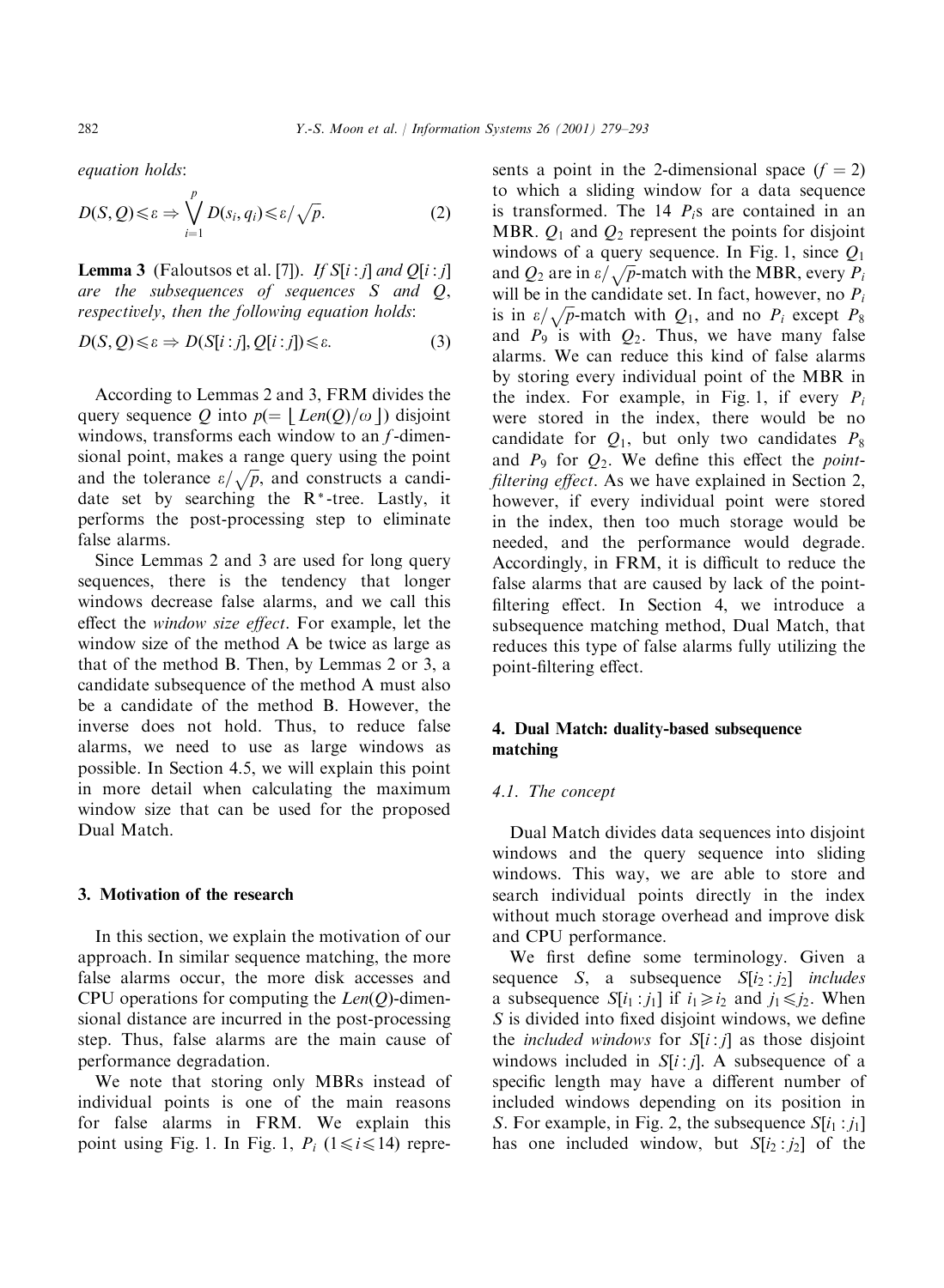

Fig. 1. False alarms caused by storing only MBRs.



Fig. 2. Different numbers of included windows for two subsequences of the same length.

same length  $l$  has two. We define the *minimum* number of included windows for a subsequence of length  $l$  as the minimum one over all subsequences of the same length regardless of their positions in S. We can obtain this minimum usingLemma 4.

**Lemma 4.** If the sequence  $S$  is divided into disjoint windows of size  $\omega$ , the minimum number of included windows p for subsequences of length l is given by the following formula:

$$
p = \lfloor (l+1)/\omega \rfloor - 1. \tag{4}
$$

Proof. The minimum number of included windows for subsequences of length  $l$  is derived by neglecting the first  $\omega-1$  entries of the subsequences (the worst case, which minimizes the number of included windows) and taking the integral part of  $(l - \omega + 1)/\omega$  for the remaining  $l - (\omega + 1)$  entries. Thus, we obtain p as follows:

$$
p = \lfloor (l - \omega + 1)/\omega \rfloor = \lfloor ((l + 1) - \omega)/\omega \rfloor
$$
  
= 
$$
\lfloor (l + 1)/\omega \rfloor - 1.
$$

According to Lemma 4, a subsequence of length Len $(Q)$  includes at least  $|Len(Q)+1/\omega|-1$ disjoint windows. We now derive Theorem 1, on which the validity of Dual Match is based.

**Theorem 1.** Suppose the data sequence S is divided into disjoint windows of size  $\omega$ , and the query sequence  $Q$  into sliding windows of the same size  $\omega$ . If the subsequence  $S[i:j]$  of length  $Len(Q)$  is in e-match with Q, then at least one included window of  $S[i:j]$ at a certain offset from S[i] is in  $\varepsilon/\sqrt{p}$ -match with the sliding window of  $Q$  at the same offset from  $Q[1]$ . Here; p is the minimum number of included windows for subsequences of length  $Len(Q)$  given by Eq. (4).

**Proof.** In Fig. 3, suppose the subsequence  $S[i:j]$  is in  $\varepsilon$ -match with the query sequence Q. S[i : j] must include at least p disjoint windows  $s_1, \ldots, s_p$ , and also (possibly null) subsequences  $s_h$  (at the head) and  $s_t$  (at the tail). Thus,  $S[i:j]$  can be represented as  $s_h s_1 \cdots s_p s_t$ . Similarly, Q can be represented as  $q_hq_1\cdots q_pq_t$ , where  $Len(q_h) = Len(s_h)$  and  $Len(q_t)$  $=Len(s<sub>t</sub>)$ . Then, we obtain Eq. (5) by using Lemmas 2 and 3.

$$
D(S[i:j], Q) \le \varepsilon \Rightarrow D(s_1 \cdots s_p, q_1 \cdots q_p) \le \varepsilon
$$
  
(by Lemma 3)  

$$
\Rightarrow \bigvee_{k=1}^p D(s_k, q_k) \le \varepsilon/\sqrt{p}
$$
  
(by Lemma 2). (5)

Hence, if  $S[i : j]$  and Q are in  $\varepsilon$ -match, at least one of p included windows of  $S[i:j]$  (say  $s_k$ ) must be in  $\varepsilon/\sqrt{p}$ -match with a window  $q_k$  of Q.  $\Box$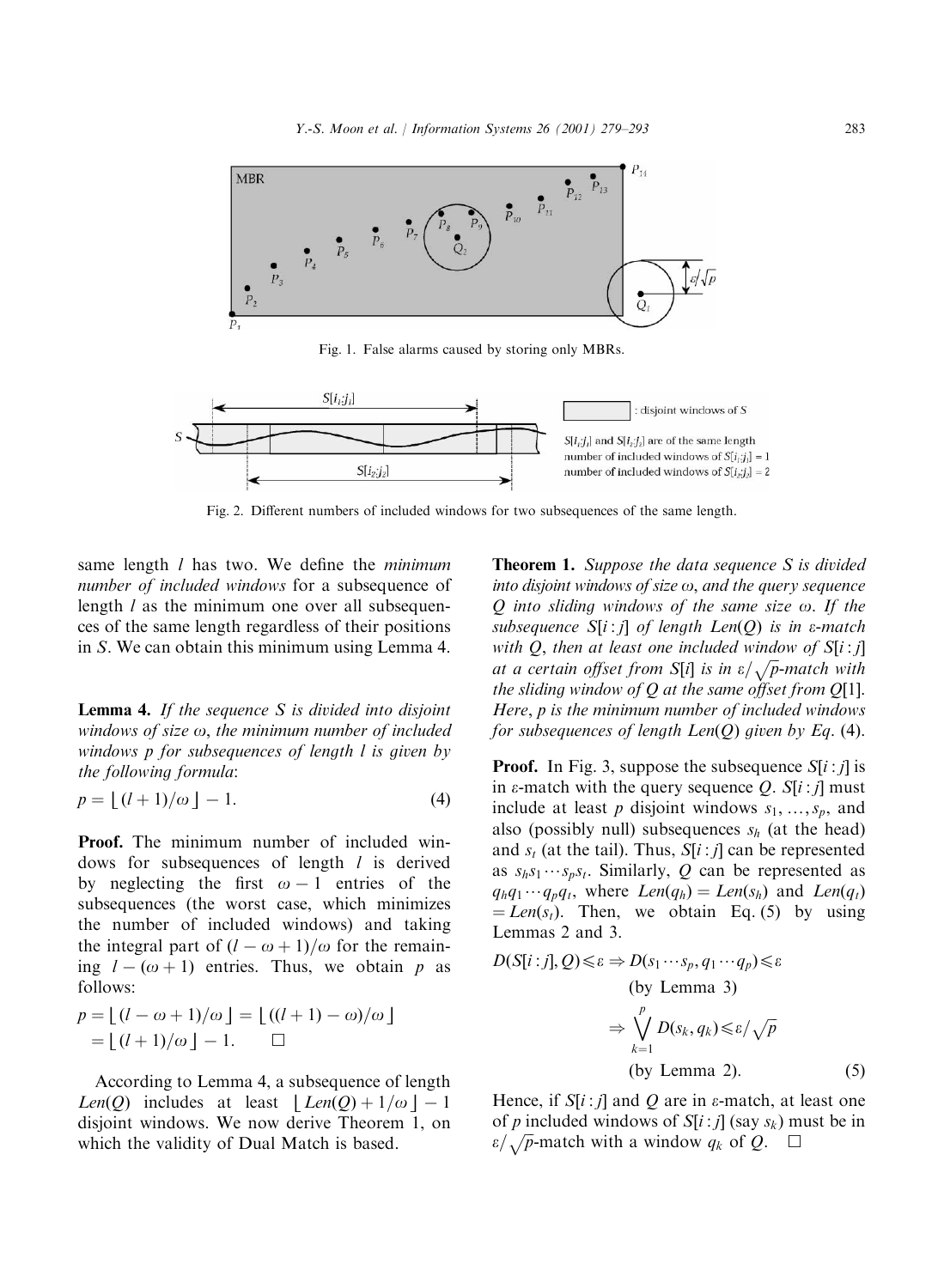

Fig. 3. A subsequence  $S[i:j]$  in  $\varepsilon$ -match with the query sequence Q.

At query time, since we use sliding windows and place them at every possible offset in the query sequence  $Q$ , the window  $q_k$  in Theorem 1 must be one of those sliding windows. According to Theorem 1, if we construct the candidate set with those subsequences that have an included window in  $\varepsilon/\sqrt{p}$ -match with a sliding window of Q, i.e., that satisfy the necessary condition of Eq. (5), then we will not encounter any false dismissal.

#### 4.2. Index building algorithm

In the index buildingalgorithm, we first divide each data sequence into disjoint windows and transform each disjoint window to an  $f$ -dimensional point. We then construct a record consisting of the transformed point, the data sequence identifier, and the start offset of the disjoint window in S. We subsequently insert the record into the index using the transformed point as the key. We omit the detailed description of the algorithm since it is straightforward.

Dual Match has an important advantage: it is able to store the individual points, which have been transformed from disjoint windows, directly in the index without much storage overhead. It generates approximately  $TotalLen/\omega$  points by dividing data sequences into disjoint windows, and thus, the storage for the index is about  $f/\omega$  of that for the original data sequences. This is only approximately  $1/\omega$  of the storage that FRM would take if it stored (approximately *Total\_Len*) individual points directly in the index. In practice, since f is less than 10, and  $\omega$  greater than 100 [5,7], the storage for the index in Dual Match is less than  $10\%$  ( $f/\omega = 10/100$ ) of that for the original data sequences; the number of points stored in the

index is less than 1%  $(1/\omega = 1/100)$  of the sum of the lengths of all data sequences.

Dual Match has an additional advantage: it can use point access methods (PAMs) as the index. Multidimensional index methods can be categorized into PAMs that store points and spatial access methods (SAMs) that store spatial objects [13]. Since Dual Match stores points, it can use a PAM as the index with a flexibility of using various multidimensional indexes of differing characteristics.

#### 4.3. Basic subsequence matching algorithm

In the basic subsequence matching algorithm, we first calculate the minimum number of included windows  $p = | (Len(Q) + 1)/\omega | - 1$  for the subsequence of length  $Len(Q)$  using Lemma 4, and divide the query sequence into  $Len(Q) - \omega + 1$ sliding windows. We then transform each sliding window to an *f*-dimensional point and construct a range query using this point and  $\varepsilon/\sqrt{p}$ . Next, we evaluate the range query, using the index, retrieving the qualifying points into the candidate set. Lastly, we perform the post-processing step, i.e., for each record in the candidate set, we first read the candidate subsequence from the database, and then, remove false alarms keeping only those subsequences in  $\varepsilon$ -match with the query sequence. We also omit the detailed description of the algorithm since it is straightforward.

The basic algorithm is very effective in reducing false alarms by using individual points rather than MBRs, i.e., by exploiting the point-filtering effect. However, it has a problem of evaluating many  $(Len(Q) - \omega + 1)$  range queries—one for each sliding window. This could cause performance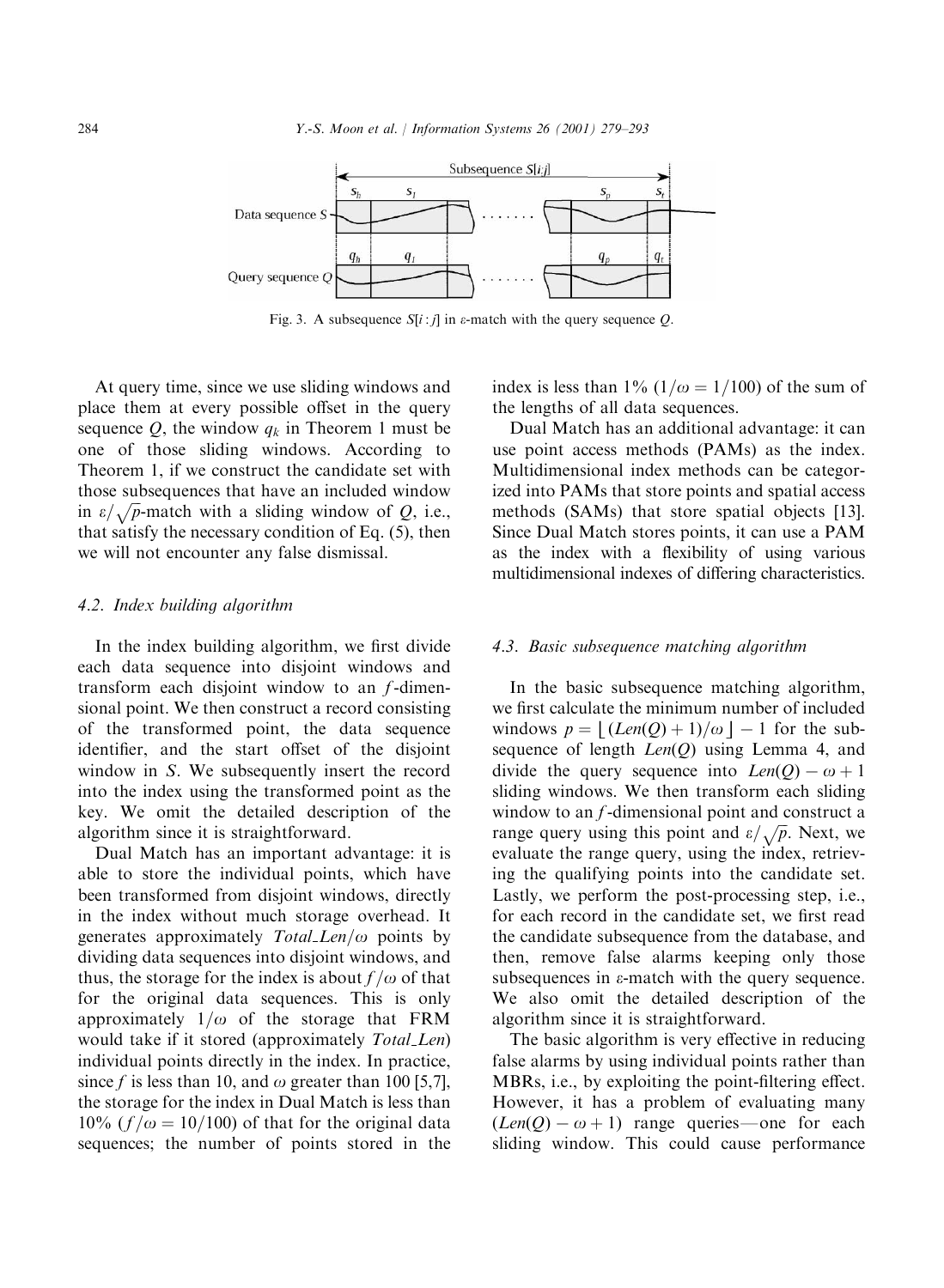degradation. We present the enhanced subsequence matchingalgorithm to correct this problem.

#### 4.4. Enhanced subsequence matching algorithm

Rather than constructinga query for each point, the enhanced subsequence matching algorithm constructs a query for an MBR that contains multiple points. This approach is similar to that of FRM, in which MBRs are constructed using multiple points for a data sequence. It is different in that it keeps the points in the MBR while FRM does not, and in that it uses MBRs for the query while FRM does for the data sequences. Since the search result for a sliding window of the query sequence may be similar to those for adjacent sliding windows, we use MBRs that contain multiple points for adjacent windows. Using MBRs to search the index tends to increase the size of the candidate set. Nevertheless, we can get the same candidate set as that of the basic algorithm—despite the use of MBRs—by filtering false alarms in the index before accessing data sequences in the database. We do filtering by computing the  $f$ -dimensional distance between each point in the MBR and each point in the search result and by including in the candidate set only those points that are in  $\varepsilon/\sqrt{p}$ -match. We define this filtering as *index-level filtering*. Indexlevel filtering is possible because we maintain all the points in an MBR. Fig. 4 shows Enhanced Dual Match algorithm. Algorithm Enhanced Dual Match consists of three steps: initialization, index searching, and post-processing.

In the initialization step, we calculate the minimum number of included windows  $p$ , divide the query sequence into sliding windows, transform each sliding window to an  $f$ -dimensional point, and then construct MBRs that contain multiple points. We may use various techniques for constructing MBRs. Examples are (1) the heuristics used in FRM discussed in Section 2, (2) usinga fixed number of points in an MBR, and (3) using only one MBR containing all the points. In Section 5, we will discuss this point in more detail.

In the index searching step, we construct the candidate set. We first make a range query using each MBR and the tolerance  $\varepsilon/\sqrt{p}$ . Then, we

retrieve the qualifying points by searching the index and construct the candidate set by using index-level filtering.

In the post-processing step, for each record in the candidate set, we first read the candidate subsequence sub-S from the database in Step 3.1. If the sliding window is the *i*th  $(1 \le i \le Len(O) - \omega + 1)$  one, then we calculate the start offset of  $sub-S$  in the data sequence S as 'dw-offset  $-i+1$ '. Here, dw-offset is the start offset in S of the disjoint window (point) in the candidate set. In Step 3.2, we remove false alarms keeping only those subsequences in  $\varepsilon$ -match with the query sequence. For each such subsequence sub-S, we output the identifier of the data sequence S containing *sub-S* and the offset of *sub-S* in S.

# 4.5. Maximum window size vs. minimum query length

We explain the relationship between the maximum window size and the minimum length of a query sequence in Lemma 5 and discuss its implication.

**Lemma 5.** If the minimum length of the query sequence is given by  $Q_{min}$ , then the maximum window size allowed in Dual Match is  $| (Q_{min} + 1)/2 |$ .

Proof. By Theorem 1, the minimum number of included windows for subsequences of length  $O_{min}$ must be equal to or greater than one. Thus, we obtain the relationship between the minimum length of a query sequence and the window size as follows:

$$
p = \lfloor (Q_{min} + 1)/\omega \rfloor - 1 \geq 1
$$
  
\n
$$
\Leftrightarrow (Q_{min} + 1)/\omega \geq 2 \Leftrightarrow Q_{min} \geq 2\omega - 1.
$$

Since  $\omega$  is an integer, the maximum window size is  $\lfloor (Q_{min}+1)/2 \rfloor. \quad \square$ 

Given the same minimum length of the query sequence, the maximum window size of Dual Match is about half that of FRM because the former is  $\lfloor (Q_{min} + 1)/2 \rfloor$  and the latter is  $Q_{min}$  [7]. As we have explained in Section 3, a smaller window causes more false alarms by the window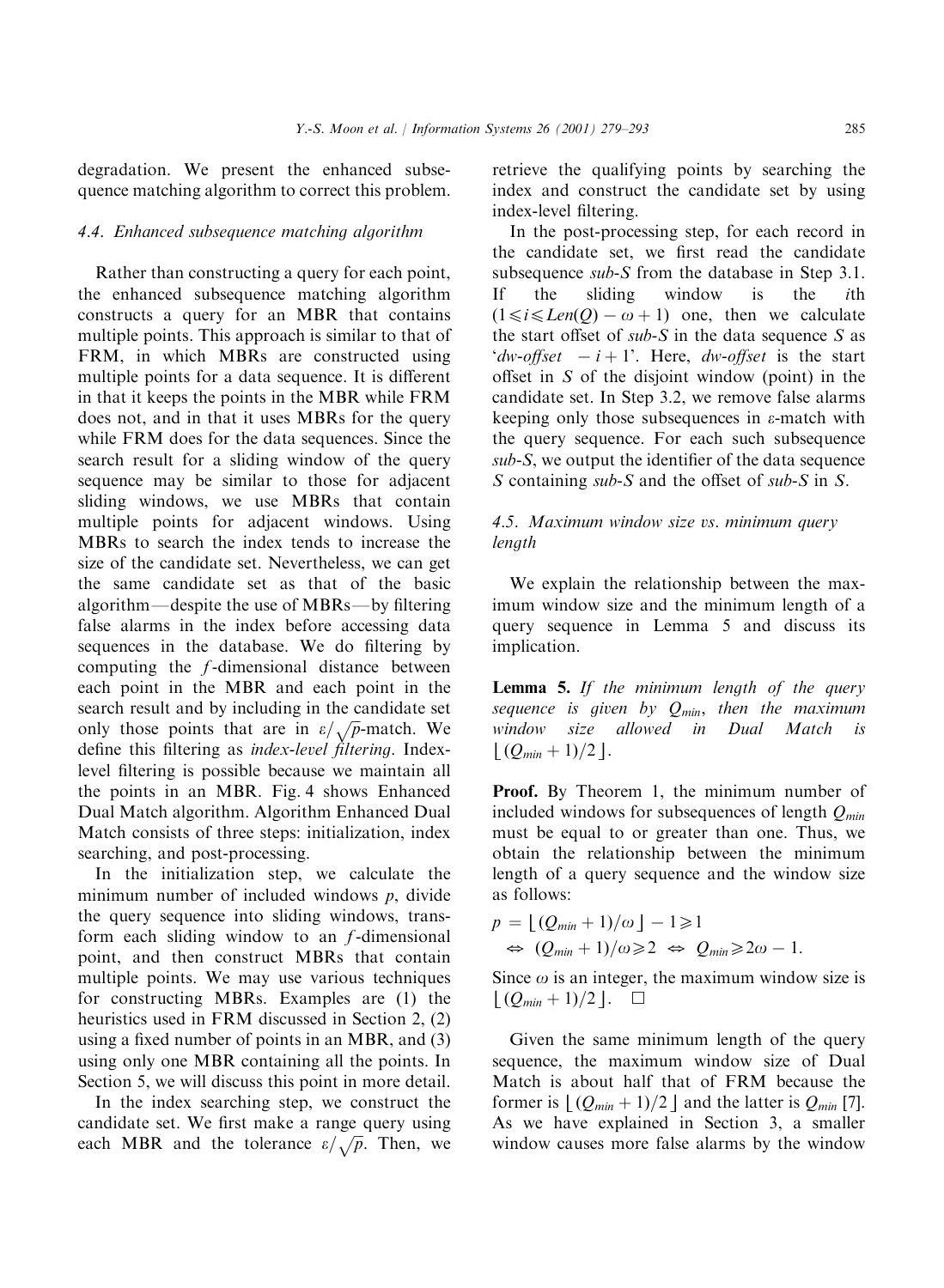#### **Algorithm Enhanced Dual Match**

- Input: (1) Database db that contains data sequences
	- (2) f-dimensional index that has been created by the index building algorithm
	- (3) Query sequence Q and tolerance  $\varepsilon$
- **Output:** Data sequences that contain subsequences that are in  $\varepsilon$ -match with Q and offsets of those subsequences

#### Algorithm:

- 1 Initialization
	- 1.1 Calculate the minimum number of included windows  $p$  as  $\lfloor (Len(Q)+1)/\omega \rfloor 1$ .
	- 1.2 Divide Q into sliding windows and transform each window to an f-dimensional point.
	- 1.3 Construct MBRs using the transformed points.
- 2 Index searching: for each MBR, DO
	- 2.1 Construct a range query using the MBR and  $\varepsilon/\sqrt{p}$ .
	- 2.2 Search the index using the range query and do index-level filtering(compute the distance between each point in the MBR and each point in the search result; include in the candidate set only the records having those points that are in  $\varepsilon/\sqrt{p}$  match together with the index *i* of the matching sliding window).
- 3 Post-processing: for each record <the transformed point, the data sequence identifier S-id, the start offset dw-offset of the disjoint window> in the candidate set, DO
	- 3.1 Read from db the candidate subsequence sub-S of the data sequence S. This is done using S-id. The offset of sub-S in S is calculated as 'dw-offset –  $i + 1$ .' Here, i is the index of the sliding window that has been stored with this record in Step 2.2.
	- 3.2 If sub-S and Q are in  $\varepsilon$ -match, then output S-id and the offset of sub-S.

Fig. 4. The enhanced subsequence matching algorithm Enhanced Dual Match.

size effect. Hence, the smaller maximum window size adds some tendency that Dual Match generates more false alarms than FRM. Nevertheless, Dual Match compensates for this effect by significantly reducing false alarms exploiting the point-filtering effect.

#### 5. Performance evaluation

#### 5.1. Experimental data and environment

To prove the effectiveness of Dual Match, we have performed extensive experiments using three types of data sets. A data set consists of a long data sequence and has the same effect as the one consisting of multiple data sequences. The first data set, a real stock data set<sup>2</sup> used in FRM [7], consists of 329112 entries. We call this data set

STOCK-DATA. The second data set, also used in FRM, contains random walk data consisting of five million entries. The data are generated synthetically: the first entry is set to 1:5, and subsequent entries are obtained by adding a random value in the range  $(-0.001, 0.001)$  to the previous one. We call this data set WALK-DATA. The last data set contains pseudo periodic synthetic time-series data<sup>3</sup> consisting of one million entries. We call this data set PERIODIC-DATA. In PERIODIC-DATA, similar subsequences appear repeatedly with a long period. Changes among adjacent entries are small in STOCK-DATA and WALK-DATA; those in PERIODIC-DATA are relatively large.

All the experiments are conducted on a SUN Ultra 60 workstation with 512 Mbytes of

<sup>&</sup>lt;sup>2</sup>This data set can be obtained from ftp://ftp.santafe. edu/pub/Time-Series/data/.

<sup>3</sup>This data set is one of those that are currently under construction with support from the National Science Foundation and can be obtained from  $http://kdd.ics.uci.$ edu/databases/synthetic/synthetic.html.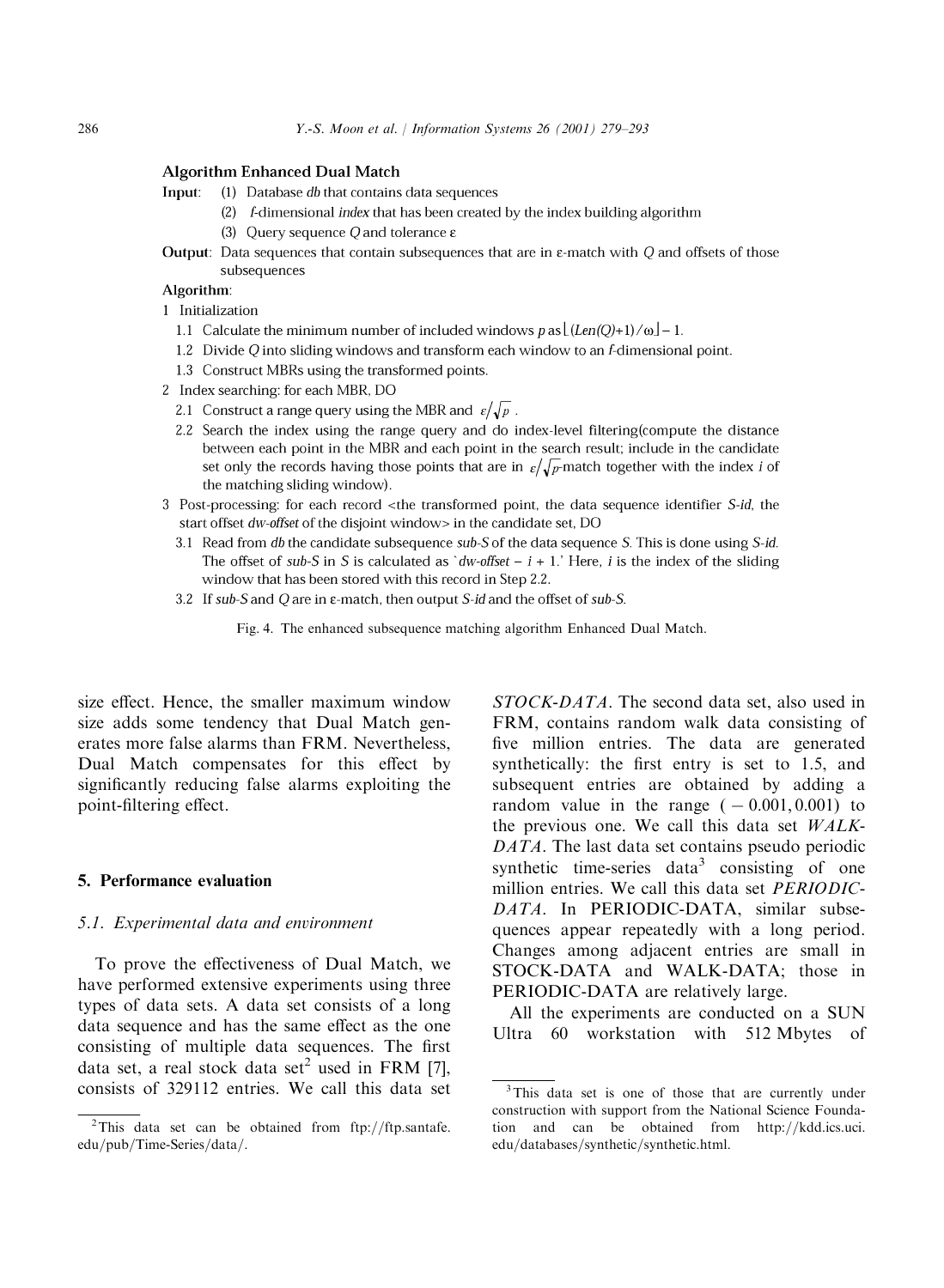main memory. To avoid the buffering effect of the UNIX file system and to guarantee actual disk I/Os, we use raw disks for data and index files. The page size for data and indexes is set to 4096 bytes. As the multidimensional index, we use R\* -tree [3] for both FRM [7] and Dual Match. As the feature extraction function, we use the DFT and Wavelet transformations. We set the minimum length of the query sequence to be 512. Thus, the window size of FRM becomes 512, and that of Dual Match 256. We use 6 features,<sup>4</sup> as has been done in FRM. We use 512, 768, and 1024 as the lengths of query sequences. They are uniformly distributed over various selectivities.

In FRM, the average number of points contained in an MBR varies depending on the estimated tolerance  $\varepsilon'$  used in the heuristics. This number, in turn, affects the number of false alarms and the size of the index. In the experiments, we make the index sizes and the storage requirements approximately the same—the difference is less (2) those usingDFT (Case B). In addition, we also perform experiments for the case where the estimated tolerance  $\varepsilon'$  is 0.25, the same value used in the original experiments done in FRM [7] (Case C).

For the experimental results, we measure the relative number of candidates, the relative number of page accesses, $5$  and the relative wall clock time of the two methods on a dedicated machine. We generate query sequences from the data sequences by taking subsequences of length  $Len(O)$  starting from random offsets [7]. To avoid effects of noise, we experiment with 10 different query sequences of the same length and use the average as the result. We define the selectivity of a query as in Eq. (6). We perform experiments for selectivities in the range  $10^{-6}$ – $10^{-1}$  as has been done in FRM [7]. For STOCK-DATA, however, the minimum selectivity tested is approximately  $3.0 \times 10^{-6}$  since we have less than 329,112 subsequences. We obtain the desired selectivity by controlling the tolerance e for each query.

Selectivity $Q$  = the number of subsequences that are in  $\varepsilon$ -match with the query sequence  $Q$  the number of all possible subsequences of length  $Len(Q)$  in the database  $\blacksquare$  (6)

than  $10\%$ —for fair comparison of the two methods. This is done by controlling  $\varepsilon'$  to make the number of points in an MBR for FRM and the number of entries in the disjoint window (window size) for Dual Match approximately the same and, in turn, to make the number of MBRs stored in FRM and the number of transformed points stored in Dual Match approximately the same. We further classify those experiments into two categories: (1) those using Wavelet (Case A) and

## 5.2. Experimental results

First, to find the optimal number of range queries used in the enhanced subsequence matchingalgorithm, we have performed experiments to measure the index searching (including index-level filtering) time by using STOCK-DATA. Figs. 5(a) and (b) show the index searching time for the query sequences of lengths 512 and 1024, respectively. As shown in the figures, in the cases where the numbers of range queries are greater than 16, performance degrades compared with the other cases. On the other hand, in the cases where the numbers are less than 16, there is only minor difference in performance. That is, if the numbers are greater than 16, the index searching time increases due to multiple range queries. On the other hand, if they are less than 16, the results are

<sup>&</sup>lt;sup>4</sup>With DFT, we have used the real part of the fourth complex number instead of the imaginary part of the first one, which is 0. Every coefficient at the end is the complex conjugate of a coefficient at the beginning and is as strong as its counterpart due to the symmetry property of DFT for real-valued sequences [14]. Explaining in more detail, the *i*th  $(2 \le i \le \omega)$  complex number is the complex conjugate of the  $(\omega - i + 2)$ th one. Thus, we extract features by multiplying the second  $\sim$  fourth complex numbers by  $\sqrt{2}$  when we use DFT as a feature extraction function. This reflects the same effect as Rafiei and Mendelzon's approach [14], which multiplies  $\sqrt{2}$  rather than 2 to construct the region of a range query.

<sup>&</sup>lt;sup>5</sup>The number of page accesses  $=$  the number of data page  $accesses + the number of index page accesses$ .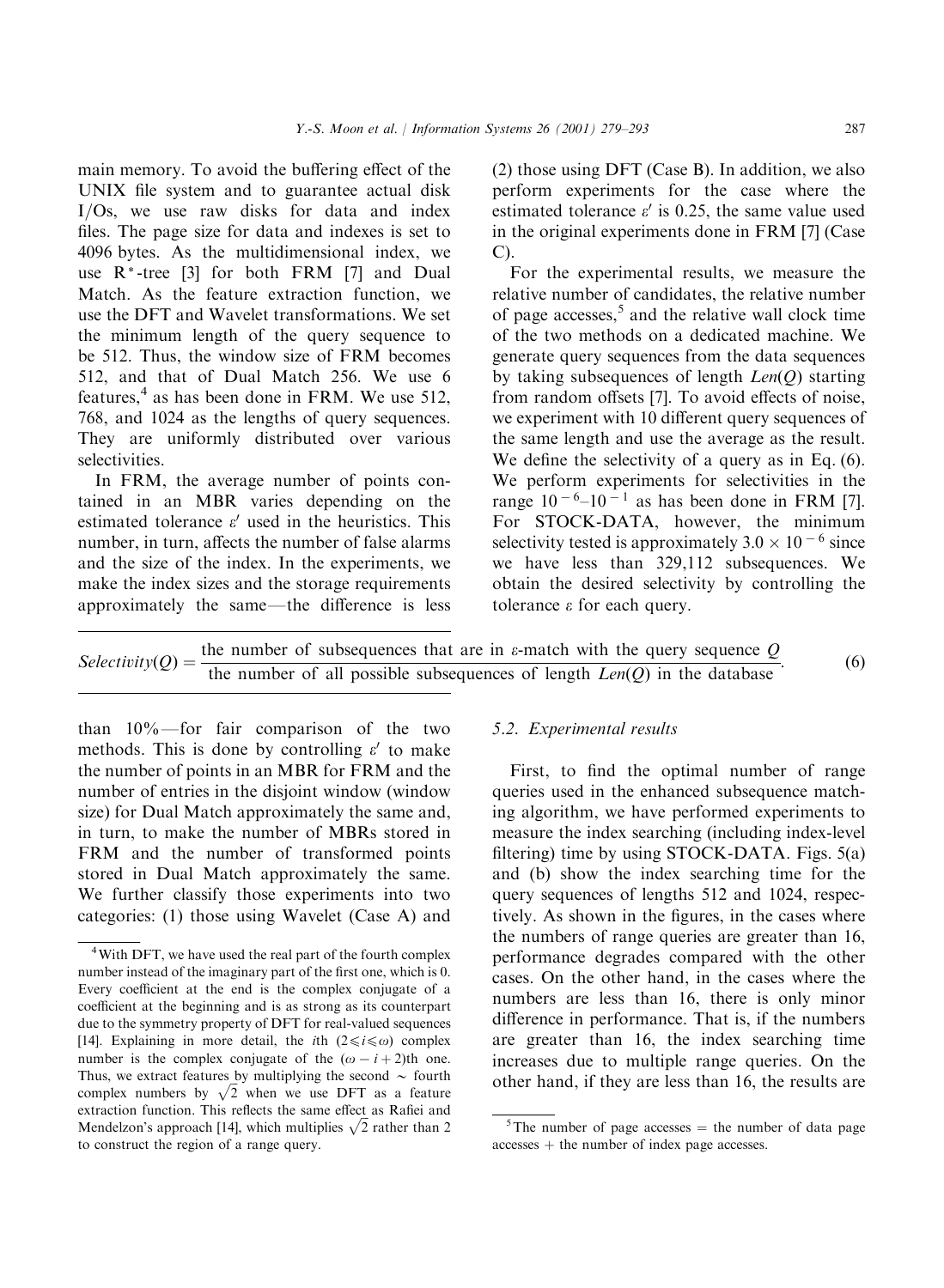

Fig. 5. The index searching time for varying numbers of range queries.

similar due to the balance between the effect of the size of the MBR and that of the number of range queries. In this paper, to simplify the problem, we use only one MBR.

Now, we present the experimental results of Dual Match and FRM. We first explain in detail the results for Case A and then briefly mention those for Cases B and C.

(1) STOCK-DATA: Fig. 6 shows the experimental results using Wavelet for STOCK-DATA. Fig. 6(a) shows the relative number of candidates, Fig. 6(b) the relative number of page accesses, and Fig. 7(c) the relative wall clock time. In the figure, when the selectivity is less than  $10^{-3}$ , Dual Match significantly reduces the number of candidates to as little as  $1/225$  of that for FRM, reduces the number of page accesses by up to 4.49 times, and improves performance up to 10.1-fold. When the selectivity is in the range  $10^{-3}$ – $10^{-2}$ , Dual Match shows performance slightly better than FRM in all three measures. On the other hand, when the selectivity is greater than  $10^{-2}$ , Dual Match increases the number of candidates by up to 1.18 times, increases the number of page accesses by up to 1.23 times, and degrades performance by up to 1.21 times that of FRM. The increased number of candidates and performance degradation for higher selectivities are due to the window size effect; at the same time, the point-filtering effect is less eminent because the relative number of false alarms to the total number of candidates becomes smaller in higher selectivities.

In Fig. 6, the relative number of candidates is much higher than the relative number of page

accesses and the relative wall clock time. The reason for this discrepancy is that adjacent subsequences are similar, and thus, can be accessed together being stored in the same data page. That is, if the subsequence  $S[i:j]$  of the sequence S is similar to the query sequence  $Q$ , then many adjacent subsequences of  $S[i:j]$ , including  $S[i - 1 : j - 1]$  and  $S[i + 1 : j + 1]$ , may very well be stored in the same data page. Compared to Dual Match, FRM accesses more (non-qualifying) adjacent subsequences included in the candidate set since many of them are represented together by one MBR in the index. Nevertheless, since those adjacent ones tend to be accessed together from the same data page, the relative number of  $I/O's$  accordingly, the relative wall clock time-is smaller than the relative number of candidates.

Fig. 7(a) shows the relative number of index page accesses of the two methods, and Fig. 7(b) the relative number of data page accesses. As we see in Fig. 7, most of the enhancement in disk page accesses of Dual Match is due to improvement of data page accesses. Index page access performance in Dual Match is slightly better than in FRM. All the other experiments show the similar tendency as in Fig. 7.

(2) WALK-DATA: Fig. 8 shows the results using Wavelet for WALK-DATA. They show the same tendency as in Fig. 6. In particular, when the selectivity is less than  $10^{-4}$ , Dual Match reduces the number of candidates to as little as  $1/178$  of that for FRM, reduces the number of page accesses by up to 5.18 times, and improves performance up to 14.4-fold. When the selectivity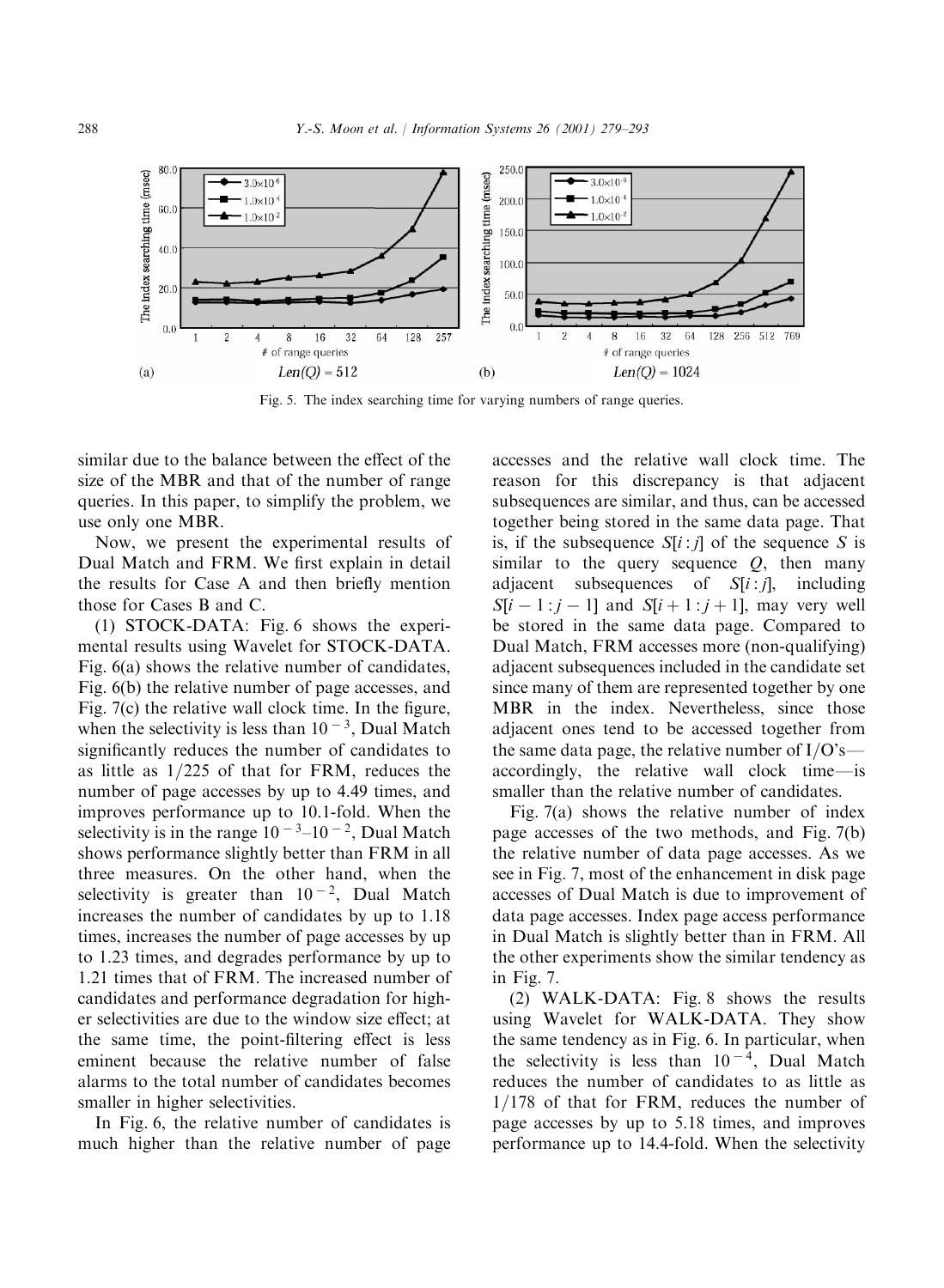

Fig. 6. Performance comparison of Dual Match and FRM using Wavelet for STOCK-DATA.



Fig. 7. Comparison of index and data page accesses of Dual Match and FRM using Wavelet for STOCK-DATA.

is greater than  $10^{-2}$ , however, Dual Match increases the number of candidates by up to 1.27 times (21% in terms of relative number of candidates), increases the number of page accesses by up to 1.27 times (21% in terms of relative number of page accesses), and slightly degrades the performance by up to 1.27 times (21% in terms of relative wall clock time) that of FRM.

(3) PERIODIC-DATA: Fig. 9 shows the results using Wavelet for PERIODIC-DATA. Here, we have much larger improvement. When the selectivity is less than  $10^{-4}$ , Dual Match drastically reduces the number of candidates to as little as  $1/8800$  of that for FRM, reduces the number of page accesses by up to 26.9 times, and improves the performance up to 430-fold. PERIODIC-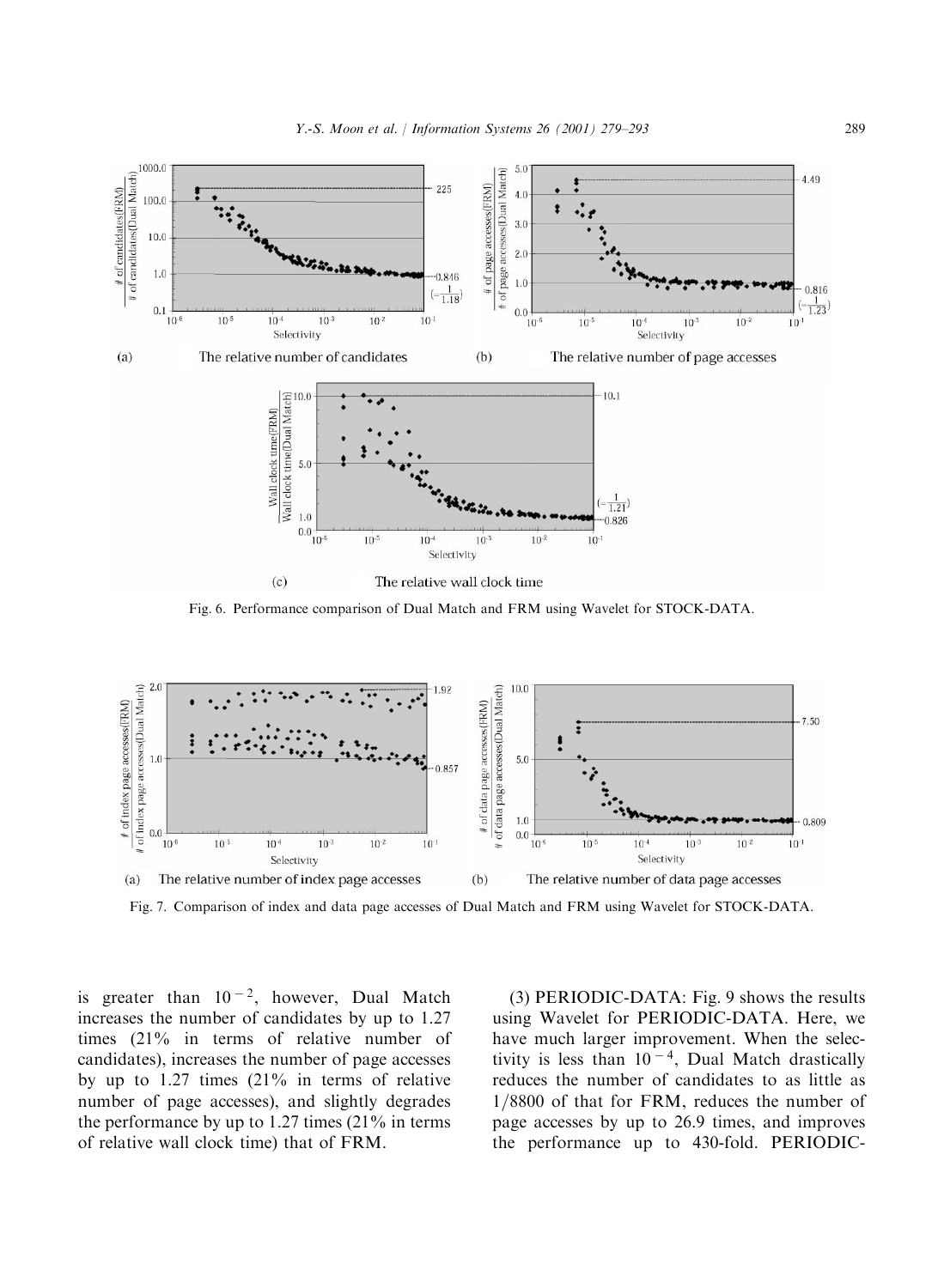

Fig. 8. Performance comparison of Dual Match and FRM using Wavelet for WALK-DATA.



Fig. 9. Performance comparison of Dual Match and FRM using Wavelet for PERIODIC-DATA.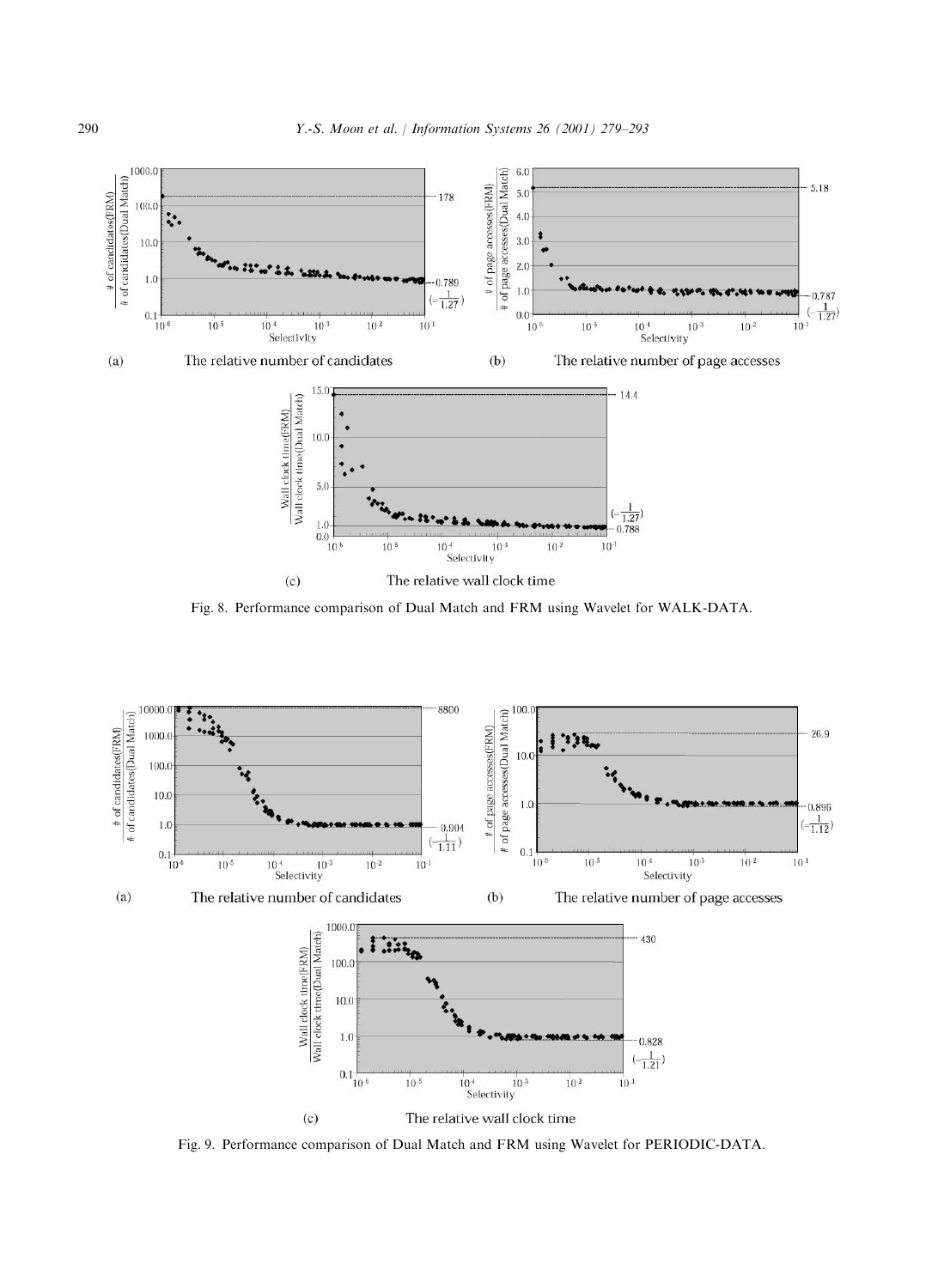| (FRM/Dual Match, $10^{-6} \le$ selectivity $\le 10^{-1}$ ) |                        |                       |                   |                  |                |  |  |
|------------------------------------------------------------|------------------------|-----------------------|-------------------|------------------|----------------|--|--|
| Experimental methods                                       |                        |                       | <b>STOCK-DATA</b> | <b>WALK-DATA</b> | PERIODIC-DATA  |  |  |
| Case A                                                     | Wavelet                | $#$ Of candidates     | $0.846 - 225$     | 0.789-178        | $0.904 - 8800$ |  |  |
|                                                            | (# of points $\approx$ | $\#$ Of page accesses | $0.816 - 4.49$    | $0.787 - 5.18$   | $0.896 - 26.9$ |  |  |
|                                                            | $\#$ of MBRs)          | Wall clock time       | $0.826 - 10.1$    | $0.788 - 14.4$   | $0.828 - 430$  |  |  |
| Case B                                                     | <b>DFT</b>             | $\#$ Of candidates    | 0.859-379         | $0.798 - 320$    | 0.886-3710     |  |  |
|                                                            | (# of points $\approx$ | $\#$ Of page accesses | $0.824 - 5.11$    | $0.793 - 6.98$   | $0.892 - 9.93$ |  |  |
|                                                            | $\#$ of MBRs)          | Wall clock time       | $0.964 - 6.84$    | $0.748 - 14.5$   | $0.771 - 41.8$ |  |  |
| Case C                                                     | Wavelet                | $\#$ Of candidates    | $1.02 - 876$      | $0.748 - 39.0$   | 0.868-8790     |  |  |
|                                                            | $\epsilon' = 0.25$     | $\#$ Of page accesses | $0.885 - 8.12$    | $0.714 - 2.76$   | $1.24 - 20.3$  |  |  |
|                                                            |                        | Wall clock time       | $0.965 - 33.5$    | $0.788 - 3.99$   | $0.860 - 255$  |  |  |

Experimental results of Dual Match and FRM for different lower-dimensional transformations and the estimated tolerances  $\varepsilon'$ 

DATA has the characteristic that the changes amongadjacent entries are relatively large. Accordingly, adjacent windows in PERIODIC-DATA tend to have distances among them larger than in STOCK-DATA or WALK-DATA. Thus, in FRM that stores MBRs of multiple adjacent windows, many windows far apart from one another can be included in the same MBR. Since these windows are included in the candidate set together, many false alarms are generated. In contrast, Dual Match does not cause this problem by storing individual points rather than MBRs. For this reason, PERIODIC-DATA show larger relative number of candidates, relative number of page accesses, and relative wall clock time than STOCK-DATA or WALK-DATA do. This is also the reason why those measures for STOCK-DATA are somewhat larger than those for  $WALK-DATA$ : the average change between adjacent entries in WALK-DATA is  $+0.0005$ , but that in STOCK-DATA is  $+0.0008.$ 

Table 2

The experimental results for Cases B and C are similar to those for Case A. Table 2 summarizes the results for the three cases. In all three cases, Dual Match outperforms FRM significantly in lower selectivities with slight degradation in higher selectivities.

In summary, Dual Match drastically improves the performance over FRM due to the point-

filtering effect for lower selectivities, but show slight degradation (less than 29%) for higher selectivities due to the window size effect. For very large databases, which is typical in data mining, lower selectivities will be much more important than higher ones. Thus, Dual Match will be an effective tool for large database applications.

# 6. Conclusions

In this paper, we have proposed Dual Match, a new subsequence matching method based on duality in constructing windows. We have shown that Dual Match reduces false alarms and improves performance drastically compared with the previous method by Faloutsos et al. [7] (FRM in short). Dual Match divides data sequences into disjoint windows and the query sequence into sliding windows, and thus, is a dual approach of FRM, which divides data sequences into sliding windows and the query sequence into disjoint windows.

We have noted that one of the major reasons for false alarms is lack of the point-filtering effect in FRM. FRM stores in the index only MBRs instead of individual points to avoid excessive storage overhead, which would be f times as much as the size of the database itself. Here, each point corresponds to a sliding window of data sequences.

<sup>&</sup>lt;sup>6</sup>See the case where selectivity =  $10^{-5}$ , for example.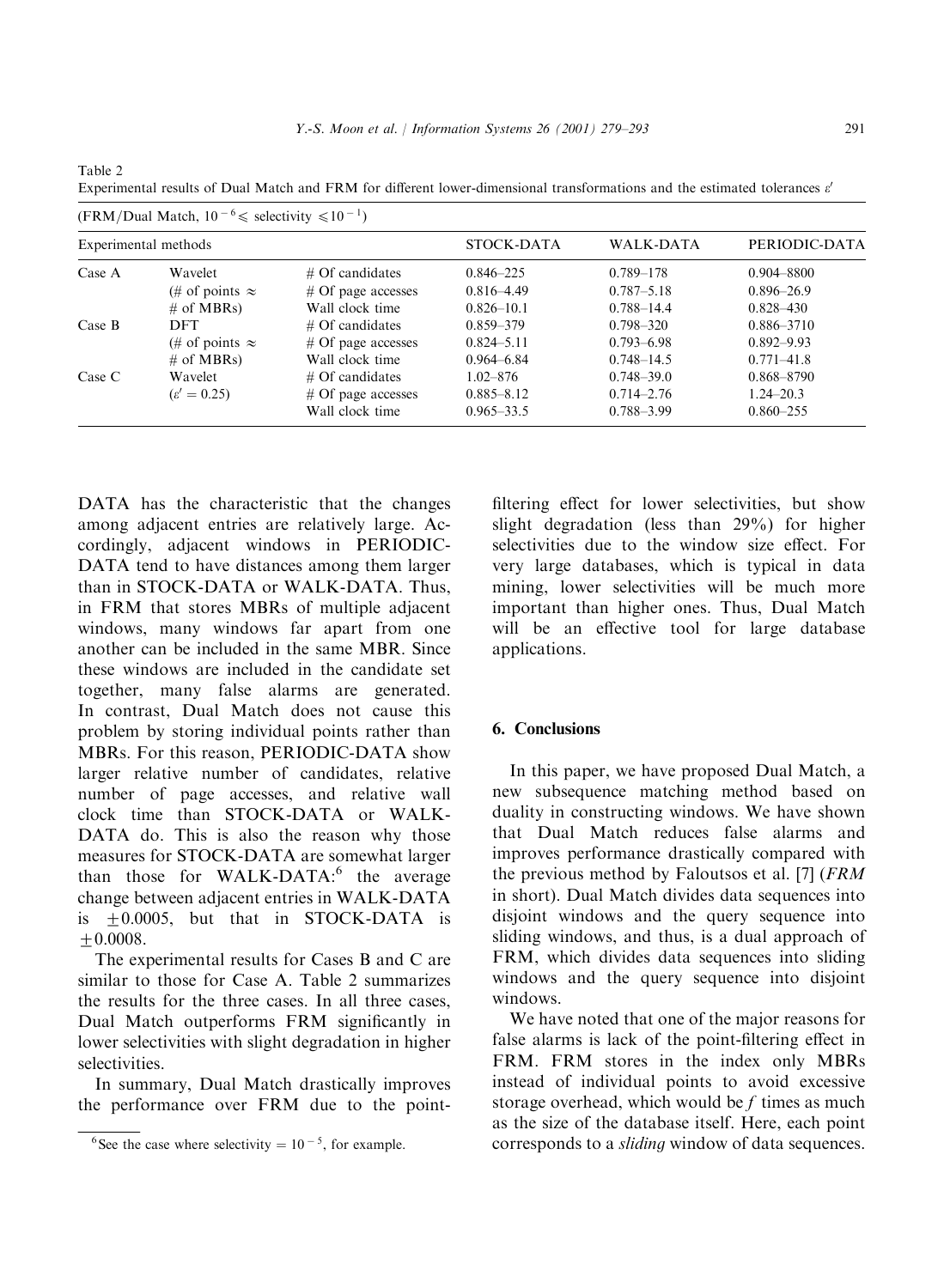Storing only MBRs, FRM cannot exploit the point-filteringeffect. In contrast, Dual Match can store every individual point in the index without much storage overhead because the number of points to be stored in the index is only about  $1/\omega$ as many as that of FRM. Here, each point corresponds to a disjoint window of data sequences. By storing individual points, Dual Match reduces false alarms drastically exploiting the point-filtering effect.

We have proven the validity of Dual Match in Theorem 1, which guarantees that Dual Match perform subsequence matching without false dismissals. We also have derived the maximum allowable window size of Dual Match in Lemma 5. Given the same minimum length of the query sequence, the maximum window size of Dual Match is about half that of FRM. Since the smaller maximum window size causes more false alarms due to the window size effect, Dual Match shows performance slightly worse than that of FRM in higher selectivities.

We have performed extensive experiments using various types of data sets, feature extraction functions, and the estimated tolerances  $\varepsilon'$ (used in FRM). In most cases, Dual Match drastically reduces the number of candidates and improved performance. In particular, for lower selectivities (less than  $10^{-4}$ ), Dual Match reduces the number of candidates to as little as 1/8800 of that for FRM, reduces the number of page accesses by up to 26.9 times, and improves performance up to 430-fold. For selectivities in between  $(10^{-4}-10^{-2})$ , Dual Match shows performance slightly better than that of FRM. On the other hand, for higher selectivities (more than  $10^{-2}$ ), it shows a very minor degradation (less than 29%) by all three measures. This degradation is mainly due to the window size effect. In general, in large databases, users will require low selectivities to find only small number of similar subsequences. Thus, Dual Match will be an effective tool for large database applications. Overall, these results indicate that our approach provides a new paradigm in subsequence matching that improves performance significantly in many variations and applications based on the FRM approach.

#### Acknowledgements

We would like to thank Byoung-Yong Moon for helping in revising an earlier English version of this paper.

#### **References**

- [1] R. Agrawal, C. Faloutsos, A. Swami, Efficient similarity search in sequence databases, Proceedings of the fourth International Conference on Foundations of Data Organization and Algorithms, Chicago, Illinois, 1993, pp. 69–84.
- [2] R. Agrawal, K.-I. Lin, H. S. Sawhney, K. Shim, Fast similarity search in the presence of noise, scaling, and translation in time-series databases, Proceedings of the 21st International Conference on Very Large Data Bases, Zurich, Switzerland, 1995, pp. 490–501.
- [3] N. Beckmann, H.-P. Kriegel, R. Schneider, B. Seeger, The  $r^*$ -tree: an efficient and robust access method for points and rectangles, Proceedings of the ACM SIGMOD International Conference on Management of Data, Atlantic City, New Jersey, 1990, pp. 322–331.
- [4] S. Berchtold, C. Bohm, H.-P. Kriegel, The pyramidtechnique: towards breaking the curse of dimensionality, Proceedings of the ACM SIGMOD International Conference on Management of Data, Seattle, Washington, 1998, pp. 142–153.
- [5] K.-P. Chan, A.W.-C. Fu, Efficient time series matching by wavelets, Proceedings of the 15th IEEE International Conference on Data Engineering, Sydney, Australia, 1999, pp. 126–133.
- [6] K.W. Chu, M.H. Wong, Fast time-series searching with scaling and shifting, Proceedings of the 15th ACM SIGACT-SIGMOD-SIGART Symposium on Principles of Database Systems, Philadelphia, Pennsylvania, 1999, pp. 237–248.
- [7] C. Faloutsos, M. Ranganathan, Y. Manolopoulos, Fast subsequence matching in time-series databases, Proceedings of the ACM SIGMOD International Conference on Management of Data, Seattle, Washington, 1994, pp. 419–429.
- [8] H.V. Jagadish, A.O. Mendelzon, T. Milo, Similarity-based queries, Proceedings of the 14th ACM SIGACT-SIG-MOD-SIGART Symposium on Principles of Database Systems, San Jose, California, 1995, pp. 36–45.
- [9] D. Rafiei, On similarity-based queries for time series data, Proceedings of the IEEE 15th International Conference on Data Engineering, Sydney, Australia, 1999, pp. 410–417.
- [10] B.-K. Yi, H.V. Jagadish, C. Faloutsos, Efficient retrieval of similar time sequences under time warping, Proceedings of the 14th IEEE International Conference on Data Engineering, Orlando, Florida, 1998, pp. 201–208.